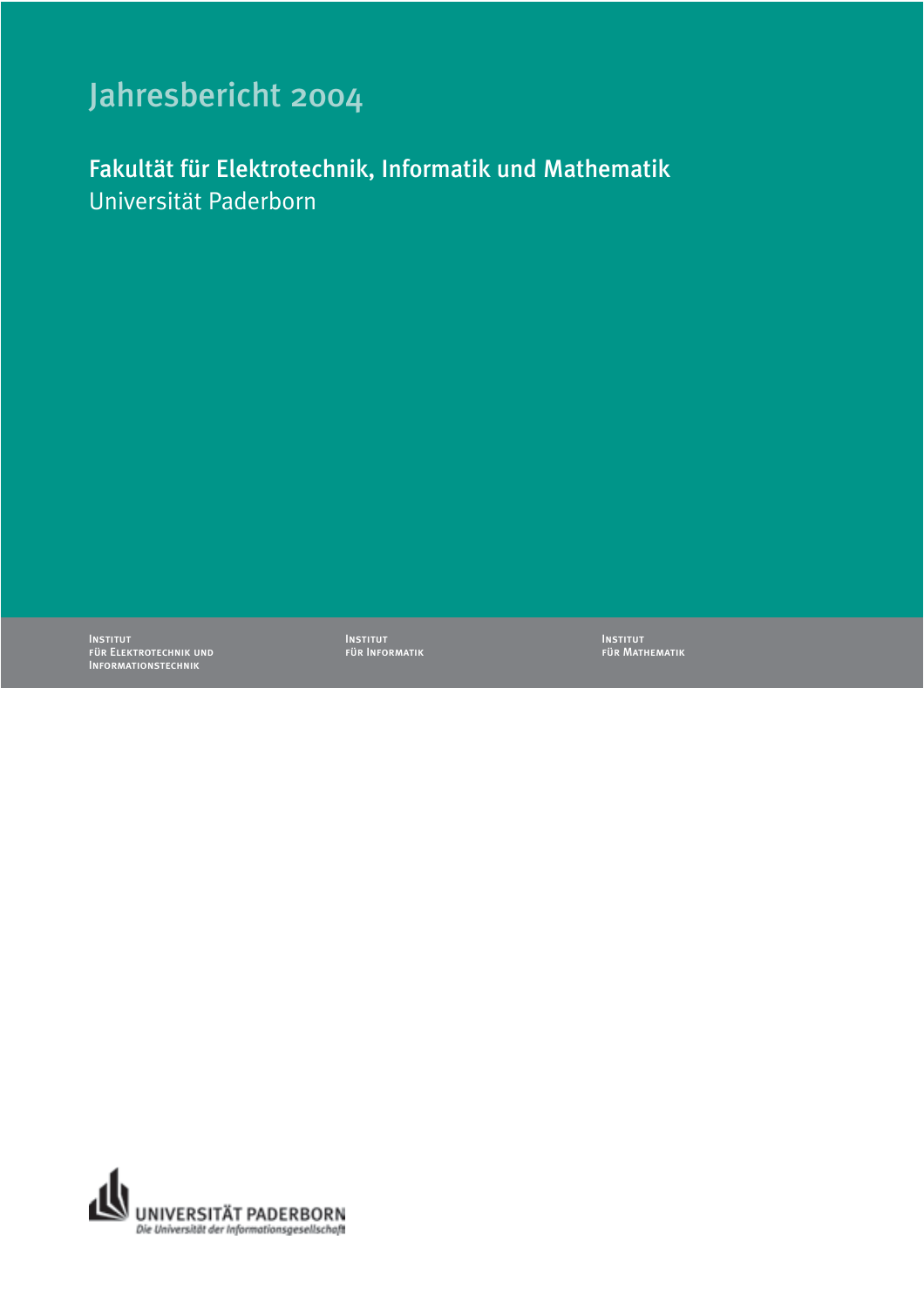#### T. Eisenbach

Mitglied der Mittelbauvertreterversammlung der Fakultät

#### R. Stemmer

Mitglied in der Berufungskommission Prozessautomatisierung

Mitglied im Vorstand GETTEG e.V.

#### M. Tops

Sicherheitsbeauftragter des Instituts EIM-E

## Aktuelle Forschungsprojekte

DFG

- · AVSy: Architecture for Automatically Minimizing
- the Power Loss of Signal-Processing Systems
- · KomForm: Component-Based Form Descript-
- ions from Perceptual Grouping
- · PRO-DASP-II: Power Reduction for Digital Audio Processing

Industrie

· Ermittlung der Kabinentemperatur in der Kraftfahrzeugklimatisierung unter Verwendung von thermoelektrischen Strahlungssensoren

#### Aktuelle Kooperationen

Hochschulen und Forschungseinrichtungen

- · Centre for Accident Research and Road Safety – Queensland (CARRS-Q), Brisbane
- · FernUniversität Hagen (Lehrgebiet Algebra): math-kit – A Multimedia Construction Kit for the Mathematical Education of Undergraduate
- **Students** · Fraunhofer Gesellschaft – Institut Zuverlässig-
- keit und Mikrointegration, Paderborn · Universität Bayreuth (Lehrstuhl für
- Mathematik und ihre Didaktik): math-kit A Multimedia Construction Kit for the Mathematical Education of Undergraduate Students
- · Universität Paderborn (Zentrum für Informations- und Medientechnologien (IMT), Angewandte Mathematik, Mechatronik und
- Dynamik): math-kit A Multimedia Construction Kit for the Mathematical Education of Undergraduate Students
- · Universität Oldenburg (Abteilung Medizinische Physik Oldenburg): PRO-DASP-II – Methodology and tools for low power optimized design of algorithms and architectures for audio and speech signal processing in embedded systems/ AVSy – Architecture for Automatic Power Minimization of Signalprocessing Systems
- · Universität Oldenburg (Abteilung Eingebettete Hardware-/Software-Systeme): PRO-DASP-II – Methodology and tools for low power optimized design of algorithms and architectures for audio and speech signal processing in embedded systems/AVSy – Architecture for Automatic Power Minimization of Signalprocessing Systems

#### Firmen

- · BEHR HELLA Thermocontrol GmbH
- · Ingenieurbüro Dr.-Ing. Götze
- · SciFace Software GmbH & Co. KG

## Gastwissenschaftler

Said Ahmed Ali Fadhel, Sultan Qaboos University, Sultanate of Oman

Keith Costa, Northeastern University, Boston/Mass., USA

# Prof. Dr.-Ing. Gerd Mrozynski

#### Personal

Sekretariat Gabriele Freitag

#### Wissenschaftliche Mitarbeiter

Dr. rer. nat. Otto Erb Dipl.-Ing. Thomas Bierhoff (bis 06.2004) Dipl.-Ing. Christian Kolleck Dipl.-Ing. Harri Pankratz Dipl.-Ing. Yasin Soenmez Dipl.-Ing. Matthias Stallein (seit 07.2004) Dipl.-Ing. Oliver Stübbe Dipl.-Ing. Amir Wallrabenstein

#### Technische Mitarbeiter

Michael Franke Dipl.-Ing. Andre Koske

#### Publikationen

Zhang, H.; Mrozynski, G.; Wallrabenstein, A.; Schrage, J.: "Analysis of Transverse Mode Competition of VCSEL's Based in a Spatial Independent Model", IEEE Journal of Quantum Electronics, Jan. 2004

Schrage, J.: Bierhoff, T.: "Simulation, Design and Implementation of Optical Interconnects at Printed Circuit Board Level", DATE04 Workshop on Parallel Optical Interconnects Inside Electronic Systems", Paris, Febr. 2004

Stallein, M.; Kolleck, C.; Mrozynski, G.: "Coupling of a Gaussian Beam into a Planar Slab Waveguide Using the Mode Matching Method", PIERS 2004, pp. 309–312, Pisa, Italy, March 2004

Kolleck, C.; Stallein, M.; Mrozynski, G.: "Comparison of Different Methods for Modeling the Coupling of Gaussian Beams into Multimode Waveguides", Optics in Computing 2004, Engelberg, Schweiz, April 2004

Bierhoff, T.; Soenmez, Y.; Schrage, J.; Mrozynski, G.: "Fundamental limits of the bandwith-length product of board-integrated optical multimode waveguides due to intermode dispersion", Optics in Computing 2004, Engelberg, Schweiz, April 2004

Schrage, J.; Koske, A.: "Messtechnische Charakterisierung optischer Wellenleiter", 13. Workshop des Kompetenznetzwerks Mikrotechnische Produktion mTP, Berlin, Germany, May 2004

Mrozynski, G. et al.: "Simulation und Layout von multimodalen optischen Wellenleitern", 13. Workshop des Kompetenznetzwerks Mikrotechnische Produktion mTP, Berlin, Mai 2004

Kolleck, C.; Stallein, M.; Mrozynski, G.: "Models for the Coupling of Light into Multimode Waveguides", Proceedings of the 8th IEEE Workshop on Signal Propagation on Interconnects (SPI 04), pp. 141–144, Heidelberg, May 2004

Koske, A.; Schrage, J.; Mrozynski, G.: "Measurement of Optical Characteristics of Printed Circuit Board-Integrated Multimodal Waveguides with Rectangular Cross Sections",  $MOC$   $O4 - 10^{th}$  MICROOPTICS CONFERENCE, Jena, Germany, Sept. 2004

Mrozynski, G.: "Elektromagnetische Feldtheorie – eine Aufgabensammlung", Teubner Verlag Stuttgart, Leipzig, Wiesbaden, 2004

## Tagungen, Seminare, Messen

SMT Hybrid Packaging Nürnberg 2004 (Systemintegration in der Mikroelektronik) Exponat: Simulations- und Design Software für elektrisch-optische Leiterplatten

#### Weitere Funktionen

Mitglied wissenschaftlicher Beirat C-LAB

Mitglied IEEE-EMC Working Group

#### Aktuelle Forschungsprojekte

OptiCon; Industrielle Produktionstechnik für Baugruppen mit integrierten optischen Kurzstreckenverbindungen; 01/2001 – 06/2004 Siemens AG ICN, Siemens AG CT, Alcatel SEL AG, Harting KGaA, W.L. Gore & Associates GmbH, ILFA Feinstleitertechnik GmbH, Universität Paderborn, Universität Dortmund, C-LAB (Förderer: BMBF)

Forschungsprojekt OPTOPIN, (Optische Verbindungstechnik), Milasys Technologies GmbH, Ilfa GmbH, C-LAB (Förderer: Heinz Nixdorf Stiftung)

Forschungsprojekt TRANSOPT, (Erstellung von Simulationssoftware für optoelektronische Systeme), (Förderer: Heinz Nixdorf-Stiftung)

HOLMS; High Speed Opto-Electronic Memory Systems; 04/2002-03/2005 Heriot-Watt University (UK), Swiss Federal Institute of Technology (CH), Thales Communications S.A. (F), Siemens Business Services (D), Fernuniversität GH Hagen (D), Ecole Superieure d' Electricité Supelec (F), Universität Paderborn (D), ILFA GmbH (D), C-LAB (D)

#### Aktuelle Kooperationen

Siemens AG, Universität Hagen, ETH Zürich, Heriot-Watt University, Edinburgh, ILFA GmbH, C-LAB

HOLMS (High Speed Opto-Electronic Memory Systems)

Infineon Technologies, Harting Electro-Optics GmbH, Universität Dortmund, Ilfa GmbH, Siemens AG, C-LAB Opticon (Industrielle Produktionstechnik für Baugruppen mit integrierten optischen

Kurzstreckenverbindungen)

Milasys Technologies GmbH, Ilfa GmbH, C-LAB OPTOPIN (Optische Verbindungstechnik)

## Prof. Dr.-Ing. Reinhold Noé

## Personal

Wissenschaftliche Mitarbeiter und Stipendiaten Dr. Olaf Adamczyk M. Sc. Suhas Bhandare M. Sc. Abas Ahmad Fauzi M. Sc. Vijitha Herath M. Sc. Ariya Hidayat Dipl.-Ing. Sebastian Hoffmann M. Sc. Selwan K. Ibrahim